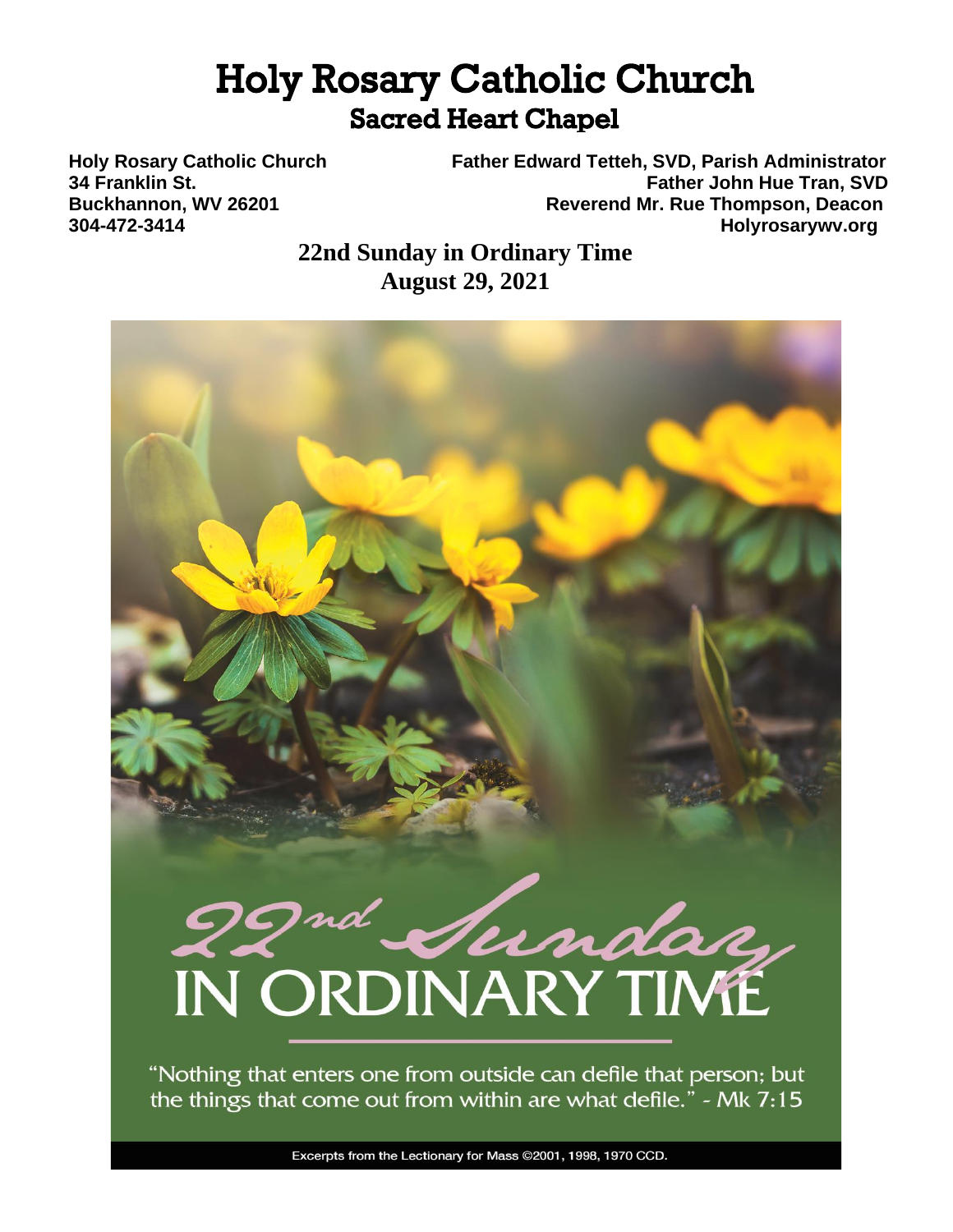## A Note From Father Ed

Father Ed sent a note to the parish which stated that he arrived safely in Ghana on Thursday. He took another Covid test upon arrival and it was negative. Father Ed extends his greetings and thanks to our parish family for the thoughts and prayers offered for him.

#### **Special Emergency Collection Sept. 4-5 to Support Humanitarian Efforts in Haiti**

Prompted by the massive earthquake and tropical storm that has devastated Haiti, Bishop Mark Brennan has joined Archbishop José H. Gomez, President of the USCCB, asking all faithful to consider donating to a special emergency collection to provide aid to support the Church and humanitarian needs arising from these and future disasters. This collection will take place at weekend Masses on Sept. 4-5<sup>th</sup> in the Diocese of Wheeling-Charleston.

The August earthquake killed more than 1,200 Haitian people and injured upwards of 5,700 others, leaving an overwhelming trail of destruction and rubble for a people who are hurting due to the socio-economic and political instability in their country, while still processing the assassination of their president in July. The Holy Father urged the international community to show support and solidarity to help the country lighten the consequences of the tragedy.

"As I raise my prayers to the Lord for the victims, I address a word of encouragement to the survivors, desiring that the international community will take a shared interest in them. May the solidarity of all alleviate the consequences of the tragedy," Pope Francis said, adding that the faithful should offer a Hail Mary together for Our Lady of Perpetual Help, patroness of Haiti to intercede for us.

Checks are to be made payable to your respective parish/mission and on the memo line indicate: Special Collection for disaster relief. The parish/mission will then send one check for all contributions for this collection to the Diocese. All funds will be part of the (USCCB) Bishops Emergency Disaster Fund.

#### **Letter From the Bishop**

Bishop Mark has written a letter to his fellow priests of the diocese expressing his concern of the increase in Coronavirus infections in the state of West Virginia. He is reinforcing safety protocols for our parishes, many of which we have already implemented at Holy Rosary. We will continue to use altar servers and sit in any vacant pew for mass; there is no need to skip a pew at this point. We are once again asking parishioners to wear a mask whenever you are in the church or the hall. Masks and hand sanitizer will be available at each of the entrances to the church. We will continue to monitor the situation and will re-evaluate these rules when

our county is out of the "red." Thank you for understanding.

#### **Covid Cancellations**

Father Ed has asked that all activities in Marist Hall be postponed until further notice. The WVU Diabetes Program previously scheduled will continue on Sunday afternoons, but nothing else will be permitted.

#### Knights Collecting Food

Our local Knights of Columbus chapter is sponsoring a food drive to help our brothers and sisters in need in the local area. The food drive will run through the end of August. Holy Rosary will donate all food collected to the Parish House in Buckhannon. Personal care items may also be donated. The Knights are happy to collect and deliver the donations for us at the end of August. Look for a box designated for these donations in the parish hall.

#### Puzzle Collection

Rachel Weber is collecting 350-piece puzzles (new or gently used) for the residents of Holbrooks Nursing Home. Please drop your puzzles in Marist Hall. Thanks!

#### **Books in the Mail**

This week several parishioners and people in our area received a book in the mail entitled: "The Great Controversy" by Ellen G. White, co-founder of the Seventh Day Adventists. In a diocesan email Bryan Minor says: "…this book is not provided by the Church, nor endorsed by it, and we will not share any parish mailing information with unauthorized outside vendors, particularly sources related to this book." If you have any questions about this issue, please call Father John.

#### **Our Sympathies**

Former parishioner and friend Denna Bayless died peacefully last week in Elkins. Services will be held a future time. May her soul, and all the souls of the faithful departed, rest in peace.

#### **Vaccine Clinic**

The Parish House and St. Joseph Hospital are sponsoring a free Johnson and Johnson Vaccine Clinic on Monday, August  $30<sup>th</sup>$  from 9 a.m.  $-1$  p.m. outside the Parish House at 68 College Ave. This vaccine is open to anyone over the age of 18.

#### **Crosslines Collection**

Here are our current needs: bar soap, powdered laundry detergent, toilet paper, and any surplus/excess garden vegetables. Please let me know if you have any questions. As always, THANK YOU for your support of our neighbors in need, mission and ministry!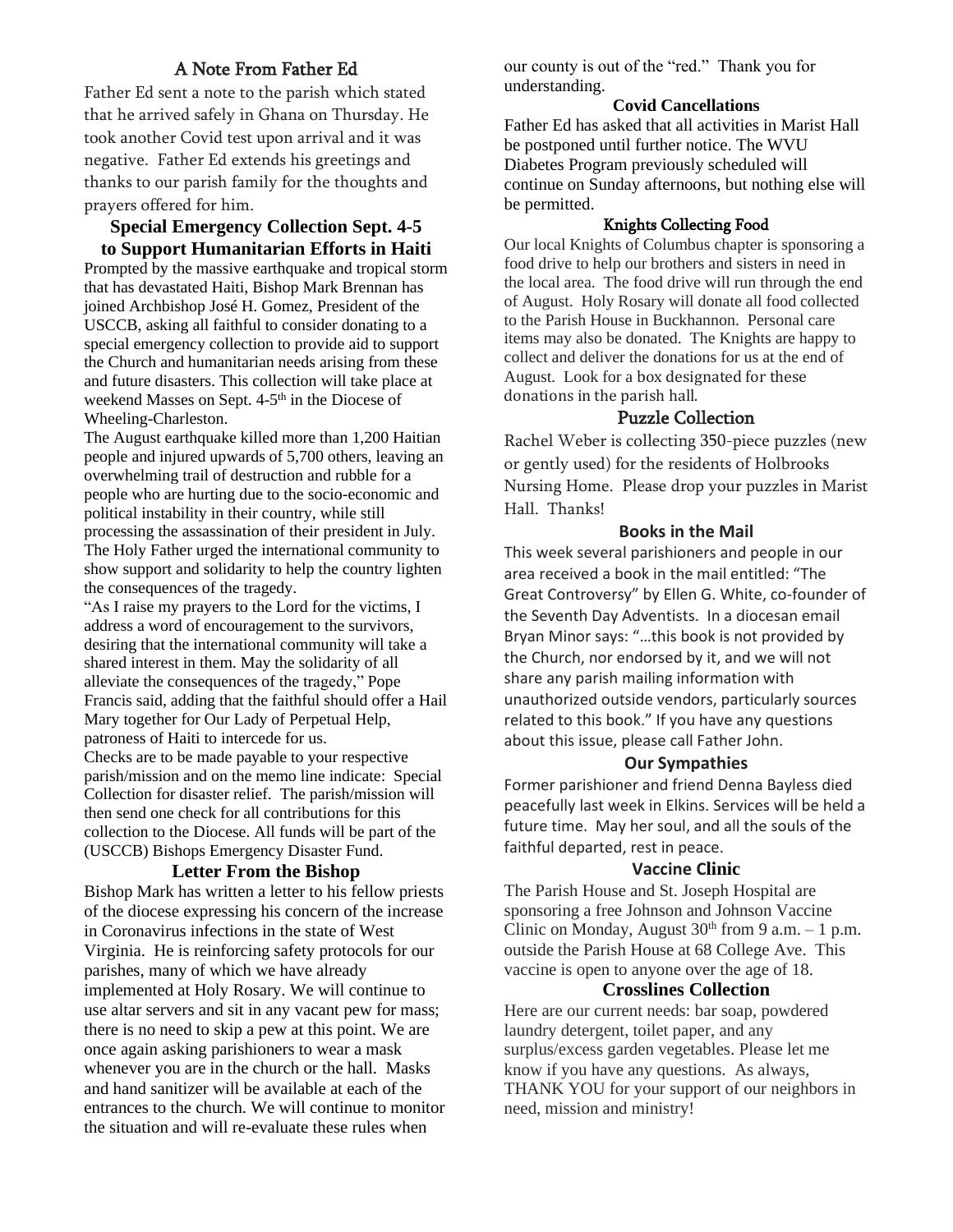#### **Revised School of Religion Schedule**

School of Religion classes will begin this year on September 19, Catechetical Sunday. Principal Doris Sandreth is still in need of a high school teacher. Can you help? Call Doris to volunteer.

#### **We are Sooooo Close!**

We are very close to meeting our goal for this year's Catholic Sharing Appeal! As of today, we have collected \$11,010 of our \$11,330 goal! Only 41 families have contributed. There is still time to contribute! Drop your donation in the collection basket or go to dwc.org for further details.



**Please remember in your prayers:** Bertha Small, Kate Deasy, Rosemary Austin, Phil Halligan, Randy Trent, Macyah

Riley, Karen Trent, Matthew Linger, Seth Poling, Cathy Lipscomb, Hugh Hensil, Freddy Caimotto, James Barton, Mike Cerullo, Darell Hyre, Diane Hyre, Vicki Dibble, Eric Harkness, Pat Daigneault, Duane Lohr, Jeff Ball, Jane Baxter, Shaelyn Posey, P.T. Garton, Jalen Welcome, Dennis Cortes, Kay Sienkiewicz, Danny Morgan, Gene Zara, Paula Ball, Janine Robinson, Elaine Katai, Terry McKisic and Tori Odom, Andrew Schmidt, Gay Little, Denise Karlen, Jim Hawkinberry, Sandy Derico

## **Please pray for men and women in the military.**

Please pray for our Homebound:

Mary Stump, Anna Stalnaker, Ron Frye, Rocena Asbury, John Sneberger, Lorraine McLean, James McCartney, Nancy Beverlin, Shirley Linger, William McLean, Anna Powell, Barbara Elmore, Helena Bessinger, Virginia Cerullo, Alan and Jimmie Jo Simmon, Barbara Hillberry.

### **Celebrate With Your Parish Family!** *August Celebrations!*

*Do you have a birthday or special celebration in your family for August? Celebrate with your parish family! Just drop a note in the collection basket or give it to Fr. Ed. Happy Birthday to the following people who celebrate their birthdays in August:*

Sal Carmona – Aug. 8 David Jack – Aug.15 Rachael Lofton – Aug. 18 Mary Hendricks – Aug. 19 Jim Walker – Aug. 20 Jennifer Nanners – Aug. 21 Scotty McCartney – Aug. 22 Joann Huffman - Aug. 26 Maddie Nanners – Aug. 29 Emily Moore - Aug. 29 Michael Ellis – Aug. 31

**Stewardship** Last Week's Collection Offertory: \$1,931.00 Loose: \$78.00 Attendance: 8/21- 44 8/22 - 63

#### **Special Congratulations**

Congratulations to Jalna and Jerry Jones who celebrate 60 years of marriage this month! Happy Anniversary and may God bless you both!



Colleen and Brad Hoover are

grandparents again! Last week they welcomed little Mason Bradley Hoover into their family. This 6 lb 2 oz bundle of joy is the son of Nathan and Mallory Hoover. May God bless little Mason and his family!

Arthur and Patty Sayre are celebrating an early September Anniversary! On September 3rd they celebrate 38 years of marriage! Congratulations to you both!

#### **Join the Trip**

Join Fr. Casey Mahone on a pilgrimage to Italy/Sicily departing from Dulles Airport on Monday, April 18, 2022, and returning April 30, 2022. The total cost of the trip is \$4,995.00 per person for a double or triple occupancy room. Price includes: round trip airfare, hotels, breakfast daily, four dinners, taxes, baggage handling, motorcoach transportation in Italy, tips, and all entrance fees. Sites visiting include: Rome (optional Scavi tour), Assisi, Naples, Sorrento, Amalfi Coast (Ravello and Almalfi), Capri, Palermo, Catania, Taormina, Modica, Ragusa, Erice and Monreale. Any questions, or to make a reservation, contact Anita Petrella at [ampetrella@yahoo.com](mailto:ampetrella@yahoo.com) or 304-481-3222.

|                | Aug.<br>28  | Aug.<br>29            | Sept. 4         | Sept. 5    |
|----------------|-------------|-----------------------|-----------------|------------|
| Lectors        | Maria<br>G. | Pat M.                | Skip G.         | Shanna E.  |
| Greeters       | John<br>Κ.  | Frank<br>G.           | Nancy &<br>Tony | Charlie M. |
| <b>Servers</b> |             | Lena<br>Rose<br>Nolan |                 |            |

#### **Attention All Parishioners**

Bishop Brennan is inviting your input on an upcoming diocesan-wide survey regarding a broad range of topics relating to the way we live and experience our faith across the entire diocese. As our shepherd, the Bishop desires to listen to God's people. This will assist him in developing a deeper understanding of the hearts, minds, and needs of the faithful.